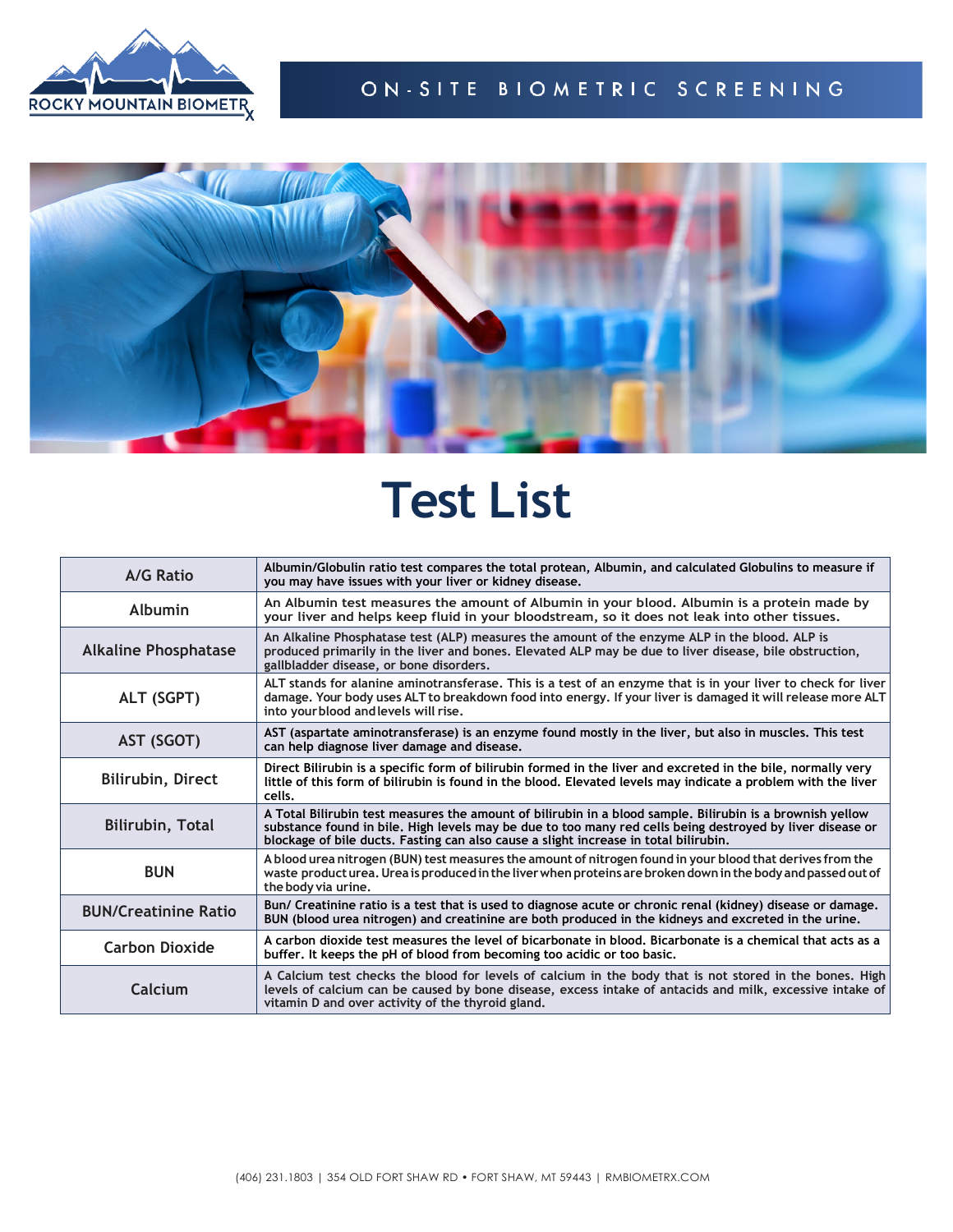| Chloride                    | A Chloride test measures the level of chloride in the blood. Chloride is one of the most important<br>electrolytes in the blood, it helps keep the amount of fluid inside and outside of your cells in balance. It<br>also helps maintain proper blood volume, pressure, and ph of your body fluids.                           |
|-----------------------------|--------------------------------------------------------------------------------------------------------------------------------------------------------------------------------------------------------------------------------------------------------------------------------------------------------------------------------|
| <b>Creatinine</b>           | A Creatinine test measures the level of the waste product creatinine in your blood, a high level of<br>creatinine in the blood usually indicates deterioration in kidney function.                                                                                                                                             |
| <b>GGT</b>                  | The gamma-glutamyl transpeptidase (GGT) blood test measures the amount of the enzyme GGT in your<br>blood. GGT functions in the body as a transport molecule, helping move other molecules around the<br>body.                                                                                                                 |
| Globulin, Total             | Globulins are a group of proteins in your blood, they are made in your liver by your immune system.<br>Globulins play an important role in liver function, blood clotting, and fighting infection.                                                                                                                             |
| Glucose                     | A blood glucose test measures the glucose levels in the blood. Glucose is a type of sugar; it is your body's<br>main source of energy. Insulin helps move glucose from the blood stream to the cells. Too much or too<br>little glucose can be a sign of a serious medical condition.                                          |
| <b>HDL Cholesterol</b>      | High-Density Lipoprotein (HDL) test measures the amount of good cholesterol in your blood. Cholesterol is<br>a waxy substance found in all of the cells in the body, it has several functions including helping to build<br>your body's cells.                                                                                 |
| <b>Hematocrit</b>           | A Hematocrit test measures how much of your blood is made up of red blood cells. Red blood cells contain<br>a protein called hemoglobin that carries oxygen from our lungs to the rest of your body. Hematocrit levels<br>that are too high or low can indicate a blood disorder, dehydration, or other medical conditions.    |
| Hemoglobin                  | Hemoglobin is a protean in the red blood cells that carries oxygen from your lungs to the rest of your<br>body. If your hemoglobin levels are abnormal it may be a sign of a blood disorder.                                                                                                                                   |
| Hemoglobin A1C              | HBA1C is a test that measures the average blood sugar level over the past 2-3 months. The higher the A1C<br>level, the poorer your blood sugar control and the higher your risk of diabetes.                                                                                                                                   |
| <b>Iron</b>                 | An Iron test measures the amount of iron in in the blood to see how well it is metabolized in the body.<br>Iron is a mineral needed for hemoglobin, the protein in the red blood cells that carries oxygen.                                                                                                                    |
| LD                          | Lactic acid dehydrogenase (LD) is an enzyme that helps produce energy. It is present in almost all of the<br>cells in the body, and its levels rise in response to cell damage.                                                                                                                                                |
| <b>LDL Cholesterol Calc</b> | LDL is the "bad" cholesterol. It is the kind that can raise your risk of heart disease, heart attack, and<br>stroke.                                                                                                                                                                                                           |
| <b>MCH</b>                  | Mean corpuscular hemoglobin (MCH) levels refer to the average amount of hemoglobin found in red blood<br>cells. Hemoglobin is a protein in the blood that allows red blood cells to deliver oxygen to the cells and<br>tissues in the body.                                                                                    |
| <b>MCHC</b>                 | MCHC stands for mean corpuscular hemoglobin concentration. The test may reveal if someone's red blood cells<br>do not have enough hemoglobin. Hemoglobin is an iron rich protein. If you are lacking this it may cause<br>anemia.                                                                                              |
| <b>MCV</b>                  | Mean corpuscular volume (MCV) test measures the average size of the red blood cells, also known as<br>erythrocytes. Your cells need oxygen to grow, reproduce, and stay healthy.                                                                                                                                               |
| <b>MPV</b>                  | Mean platelet volume (MPV) is a measure of the average size of your platelets, a type of blood cell that<br>helps prevent bleeding.                                                                                                                                                                                            |
| Phosphorus                  | A Phosphorus test measures how much is in your body, and relates to your body's physiological<br>processes, including bone growth, energy storage, nerve, and muscle production.                                                                                                                                               |
| <b>Platelets</b>            | Platelet blood count is a test that measure the number of platelets in your blood. Platelets help the blood heal<br>wounds and prevent excessive bleeding from occurring.                                                                                                                                                      |
| Potassium                   | This test measures the amount of potassium in the blood, Potassium is an electrolyte essential for proper<br>muscle and nerve function.                                                                                                                                                                                        |
| Protein, Total              | A Total Protein test measures the amount of total protein in the blood, it also measures the amounts of<br>amounts of the two major groups of proteins in the blood, Albumin and Globulin. Albumin is made mostly<br>in the liver and helps keep fluid in the blood stream, Globulin helps fight infection and move nutrients. |
| <b>RBC</b>                  | A Red Blood Cell count measures how many red blood cells are in the blood. RBCs contain hemoglobin<br>which carry oxygen to your body tissues. Your tissues need oxygen to function properly, how much<br>oxygen your body tissues get depends on how many RBCs you have and how well they work.                               |
| <b>RDW</b>                  | A Red Cell Distribution Width (RDW) test measures the range and size of your red blood cells. If your red<br>blood cells are larger than normal it could indicate a medical problem.                                                                                                                                           |
| Sodium                      | This measures the amount of sodium in in your blood. Sodium is an electrolyte that helps your nerves and<br>muscles work properly. Too high or low of levels may indicate kidney issues.                                                                                                                                       |
| T. Chol/HDL Ratio           | This test finds the ratio in which the total cholesterol is divided by the HDL cholesterol number. The<br>higher the ratio, the higher the risk of heart disease.                                                                                                                                                              |
| <b>Triglycerides</b>        | A Triglyceride test measures the amount of triglycerides (a type of fat) in your body. If more calories are<br>consumed than your body needs, the extra calories are changed into triglycerides.                                                                                                                               |
| <b>Uric Acid</b>            | A Uric Acid test measures the amount of uric acid present in the blood. Uric Acid is a chemical that<br>breaks down food containing organic compounds. Elevated levels of uric acid can cause gout.                                                                                                                            |
| <b>VLDL Cholesterol</b>     | VLDL cholesterol is a type of blood fat. It is considered one of the bad forms of cholesterol. High levels of<br>cholesterol can clog your arteries and lead to a heart attack.                                                                                                                                                |